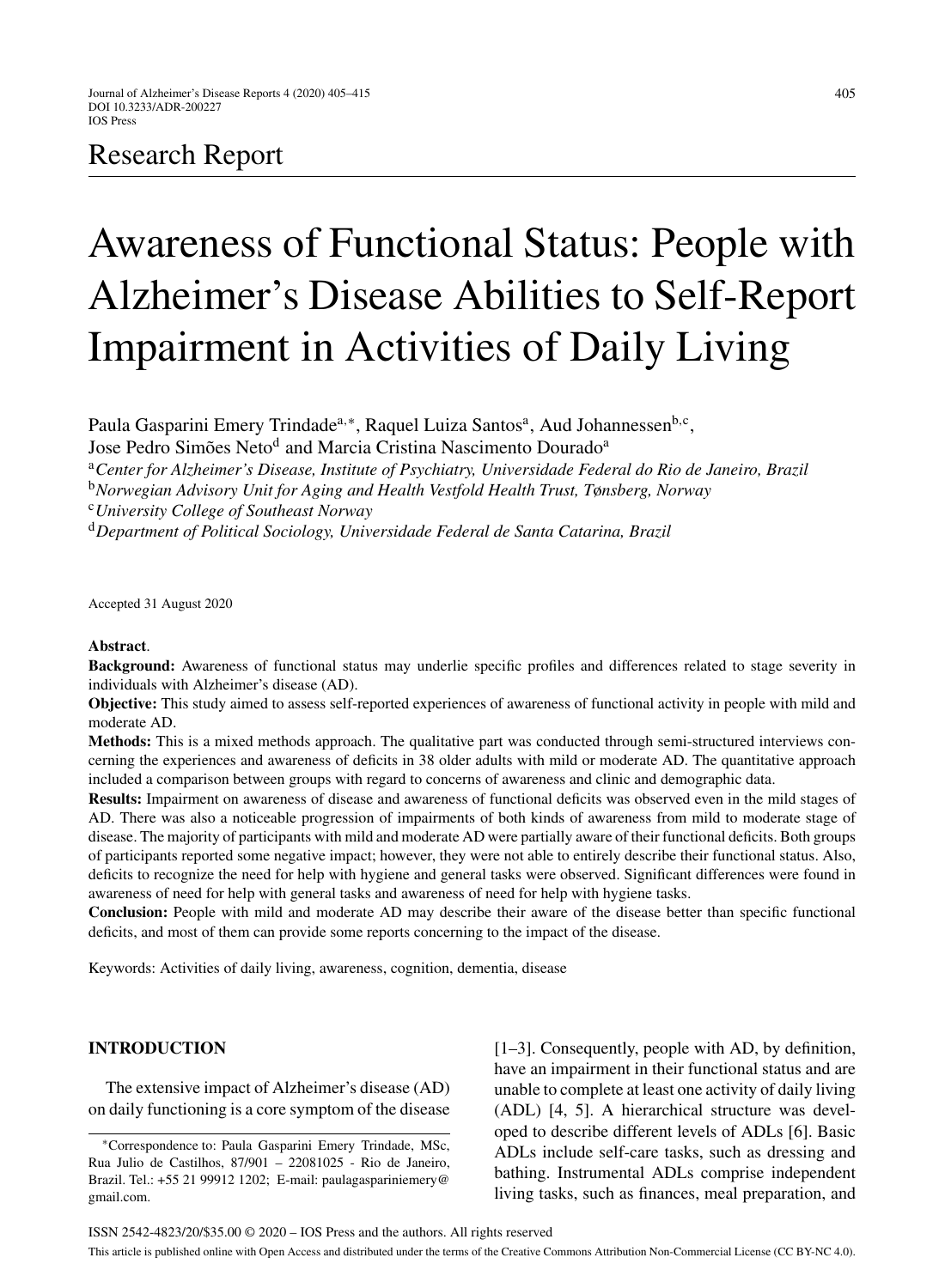medication management. Advanced ADLs include more complex volitional tasks such as engagement in hobbies and social activities [4, 7]. Individuals with progressive cognitive impairment such as that seen with AD often experience impairments in advanced and instrumental ADLs early in the disease course [5, 8]. Basic ADLs are not impacted until later in the course of the condition [9] and usually deteriorate in the opposite order to which they were acquired in childhood (e.g., bathing, dressing, going to toilet, transfer, continence, and feeding) [6].

One study [9] examined a cohort of 5,874 community-dwelling people aged 65 years and older and supported this theory, finding that instrumental ADLs were more likely to be impaired than basic ADLs in individuals with mild levels of cognitive decline. Another study [1] examined individuals in the early stages of dementia and reported impairments across all ADL types, but predominantly in instrumental ADLs. Thus, AD-related cognitive decline may be considered an important risk factor for functional decline and loss of independence [9].

Unawareness, also termed anosognosia [10], is the denial or inability to recognize impairments in ADLs or cognitive deficits [11] and is a clinical feature of dementia [12]. This unawareness of cognitive and functional deficits may lead to some of the dangerous behavior associated with AD, including motor vehicle accidents, taking repeated doses of medications, and leaving the stove on [13]. These issues are especially evident in complex activities associated with daily functioning [14]. For example, it was found [15] that awareness of declines in daily activities that require executive function (such as completing chores, handling money, and engaging in hobbies) was impaired in amnestic participants and individuals with mild and moderate AD. Similarly, another study [16] found that financial management and driving abilities were not accurately estimated even in participants with mild cognitive impairment compared to cognitive healthy controls. Also, people with AD have been found to have better awareness of memory deficits compared to their own social-emotional functioning [17]. Whereas social and emotional functioning require a variety of judgments, configuring a more complex assessment [17], memory and ADL judgments are more straightforward [18].

The discrepant levels of awareness in different domains of ADL functioning is crucial in determining clinical treatment strategies early in the condition. In particular, recognition of when it is necessary to seek medical care may be difficult for family members to determine, as individuals with AD are unlikely to request this care themselves due to their unawareness. Healthy cognitive aging involves many changes in brain's size, structure, and functioning, resulting in variable impacts on multiple cognitive domains [19]. Early impairments in functional status have been identified as a predictor of unawareness and a strategy for distinguishing between normal, age-related cognitive changes and pathological decline. Impairment in instrumental ADLs predicts unawareness in late-onset AD, but is less evident in young-onset AD [14]. This may be because people with young-onset AD are more likely to have complex demands (e.g., work), where earlier impairments would be more pronounced and consequential compared to older adults with a relatively simpler daily life. Thus, awareness of functional status may underlie specific profiles and differences related to age of onset and dementia severity in people with AD.

Few studies have focused on qualitative reports of people with AD regarding their own awareness (or unawareness) of ADL functioning and how their existence and everyday lives are affected. Functional abilities in people with AD is frequently assessed by collateral informants or via objective performance-based measures, whereas self-ratings are less commonly employed [20]. A recent study [20] found that the self-ratings of AD individuals with AD perceptions, were closer to objectively assessed mean scores of functional ability than proxy ratings. These findings indicated that self-report may have important clinical value and may assist in determining when assistance with ADLs needs to be provided [20]. In this context, we conducted a study using a similar approach aiming to explore the experience of awareness of functional activities in people with mild and moderate AD. We also compared an objective measurement of functionality with the participants self-report.

# **METHODS**

# *Design*

This was a mixed-methods study including both qualitative and quantitative analyses. The qualitative part of the study involved accounts concerning to the disease process of people with mild and moderate AD.

A semi-structured interview with 23 questions, based on the Assessment Scale of Psychosocial Impact of the Diagnosis of Dementia (ASPIDD) [21,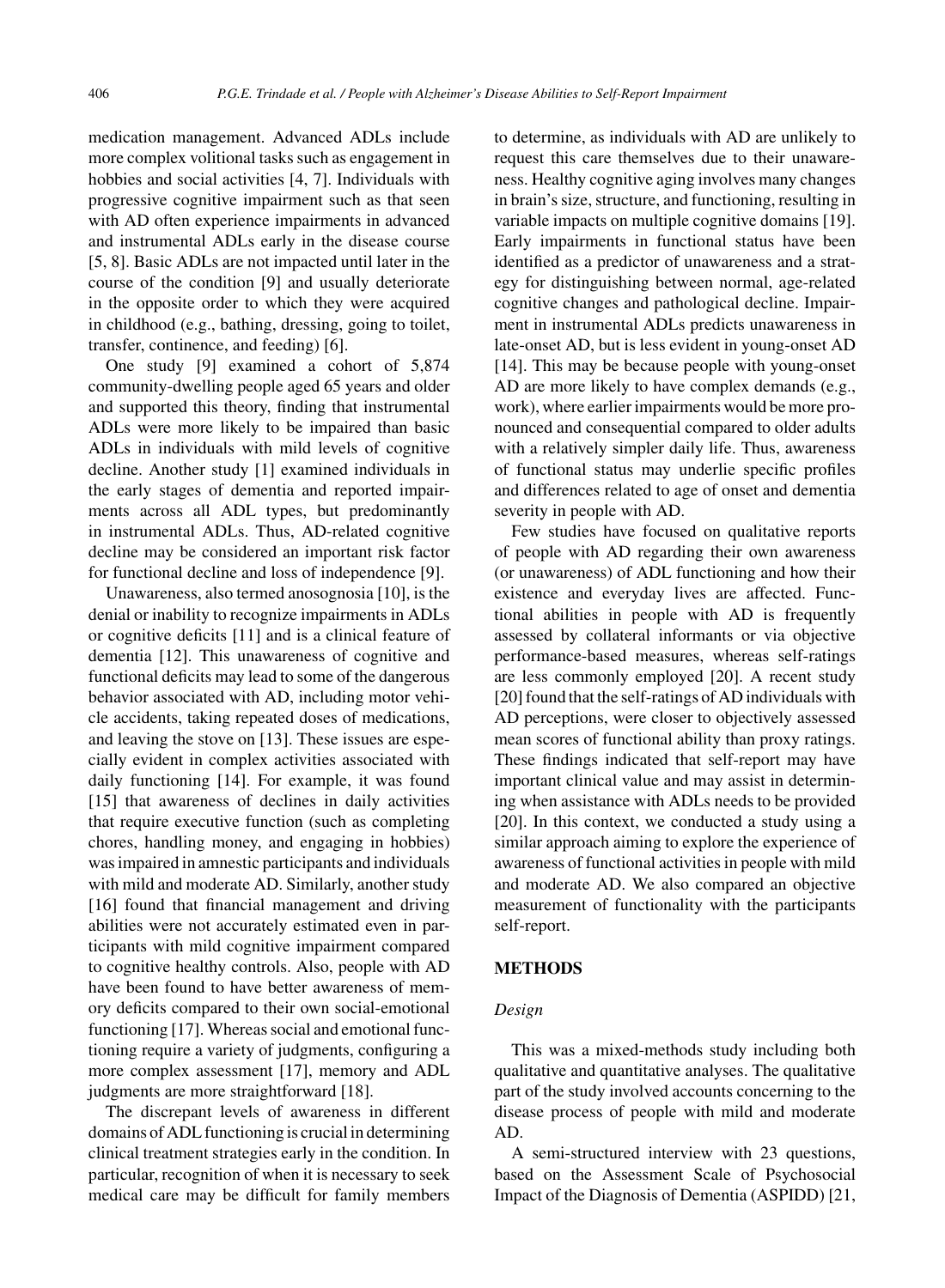| Table 1                   |  |  |  |  |  |  |
|---------------------------|--|--|--|--|--|--|
| Semi-structured interview |  |  |  |  |  |  |

1- Can you identify anything wrong with you? Do you think it may be an illness?

2- Has your routine changed nowadays? How?

3- How do you think the disease influences in your life?

4- Do you ask or need help to perform your tasks? Which tasks? Who helps you?

5- Who takes care of your personal hygiene? How?

22] was conducted with all participants. These 23 questions were employed in a previous study [23] that aimed to assess awareness of disease in general, including awareness of cognitive, relationship, and emotional status domains. The present study aimed to highlight and specifically analyze awareness with regard to ADL functioning. Therefore, only 5 of these 23 questions were selected for evaluation in this study. The first question encompassed awareness of disease, including the recognition of cognitive deficits and their relation to a pathological state. The other questions examined awareness of functional status via the four components of the ADL section of ASPIDD: routine changes, help to perform tasks, personal hygiene, and influence of the disease in life.

Table 1 contains the questions of the semistructured interview.

The quantitative approach included a comparison between groups on clinical/demographic variables as well as their awareness levels.

#### *Participants*

This study evaluated a sample of 38 people with AD (19 female) recruited at the Center for Alzheimer's Disease and Related Disorders, Institute of Psychiatry, Universidade Federal do Rio de Janeiro, Brazil. All participants were diagnosed with Major Neurocognitive Disorder due to Possible or Probable AD according to the *Diagnostic and Statistical Manual of Mental Disorders*, Fifth Edition [24]. The clinical diagnosis of AD was based on a clinical interview with the person with AD and caregiver, cognitive screening tests, laboratory tests, and imaging studies. We only included individuals with mild and moderate dementia based on the Clinical Dementia Rating (CDR) values of 1 or 2 [25], and Mini-Mental State Examination (MMSE) scores ranging between 12 and 26 [26]. CDR evaluates dementia severity and MMSE evaluates cognitive performance through cognitive tasks including spatial and temporal orientation, immediate memory, attention, calculation, recall memory, and language. We used the Pfeffer Functional Activities Questionnaire (PFAQ) as

a collateral report to compare with the participant self-report. The PFAQ is a caregiver-reported ADL inventory that provides a measurement of functionality. It comprises 10 questions that evaluates the independence of performance in several instrumental ADLs [27], including financial management, shopping, heating water and shutting off the stove, meal preparation, keeping track of current events, watching news reports and discussing about them, remembering commitments, remaining oriented while walking outside the neighborhood, medication management, and being at home alone [28]. Scores of this assessment ranges from 0 to 30 points, with higher scores indicating worse functional impairment [27].

Exclusion criteria involved a history of alcohol abuse, aphasia, epilepsy, and head trauma. Interviews were conducted individually with each participant by a researcher trained in interview techniques. All people with AD were receiving medical treatment at the time of the interviews including cholinesterase inhibitors.

Table 2 details the clinical and demographic characteristics of the sample.

#### *Ethics*

The ethical guidelines outlined in the revised Declaration of Helsinki (World Medical Association, 2013) were followed. The study was approved by the Ethics Committee of the Institute of Psychiatry of the Universidade Federal do Rio de Janeiro, in Brazil. All participants and familial caregivers provided their written consent before the interview.

# *Analyses*

The modified version of Grounded theory (Corbin and Strauss, 2008) [29] method was applied. The intention was not to devise a new theory, but just to obtain more details about individuals experiences and their need for support. This method is appropriate for examining experiences related to personal development and social interactions. Interviews were recorded, transcribed, and analyzed, focusing on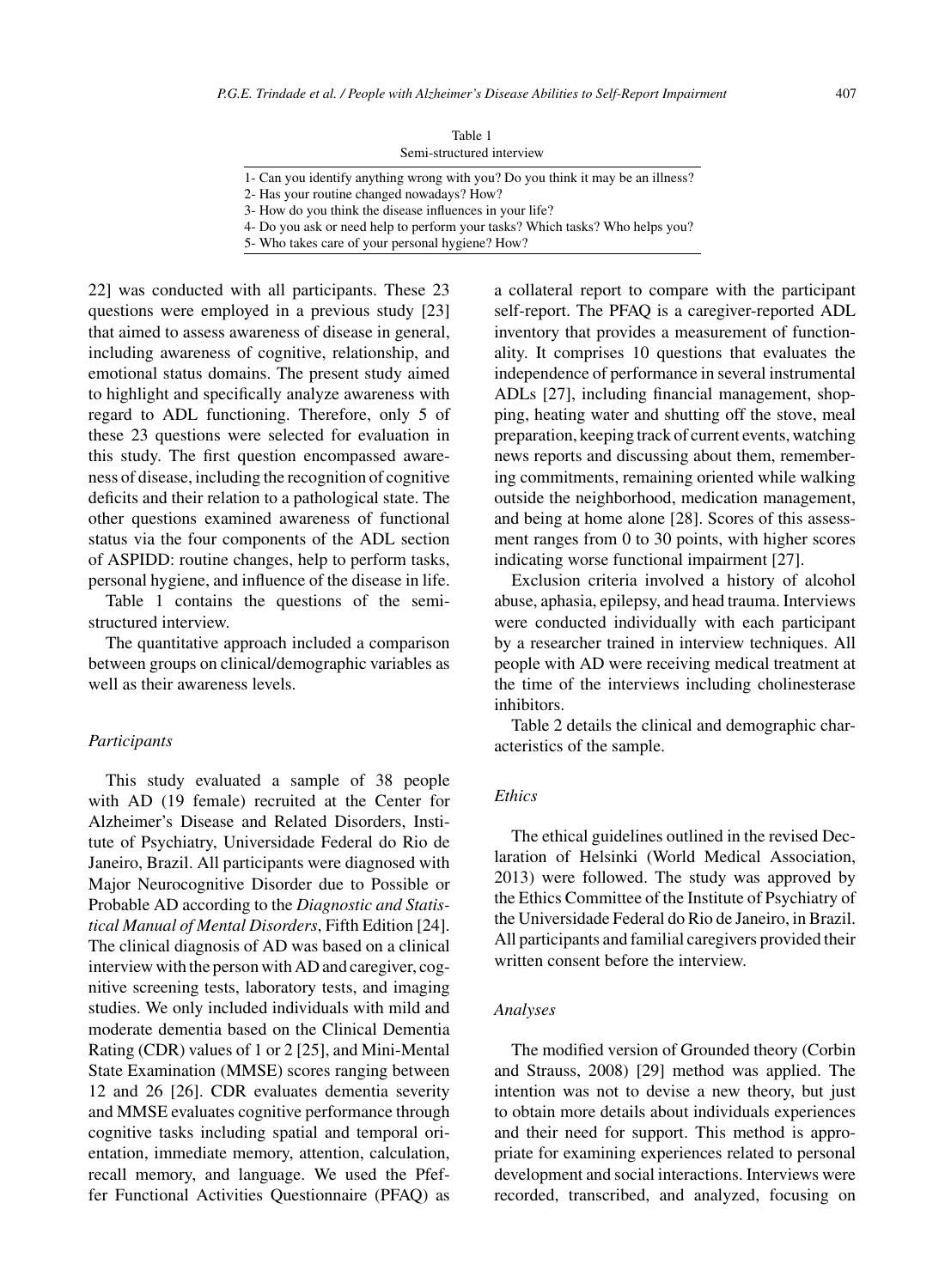| Participants with AD                              | Mean $(SD)$         |                     |                  |  |  |
|---------------------------------------------------|---------------------|---------------------|------------------|--|--|
|                                                   | CDR $1(n=17; 45\%)$ | CDR2 $(n=21; 55\%)$ | $\boldsymbol{p}$ |  |  |
| Age                                               | 69.65(5.51)         | 72.95 (9.82)        | 0.114            |  |  |
| Years of education                                | 9.88(4.82)          | 8.71 (4.85)         | 0.6              |  |  |
| Years since dementia diagnosis                    | 3.21(1.43)          | 5.22(2.26)          | 0.004            |  |  |
| Number of children                                | 2.76(2.17)          | 2.1(1.48)           | 0.577            |  |  |
| MMSE                                              | 22(2.65)            | 18 (3.43)           | < 0.001          |  |  |
| PFAQ                                              | 17(6.88)            | 21 (8.18)           | 0.004            |  |  |
| Civil status $n(\%)$                              |                     |                     | 0.059            |  |  |
| Married                                           | 13 (76)             | 11(52)              |                  |  |  |
| Widowed                                           | 2(12)               | 8 (38)              |                  |  |  |
| Single, never married                             | 2(12)               | 0(0)                |                  |  |  |
| Separated or divorced                             | 0(0)                | 2(10)               |                  |  |  |
| Gender $n$ (%)                                    |                     |                     | 0.595            |  |  |
| Female                                            | 11(65)              | 13 (62)             |                  |  |  |
| Male                                              | 6(35)               | 8 (38)              |                  |  |  |
| Presence of Caregiver n (%)                       |                     |                     | 0.447            |  |  |
| Yes                                               | 16(94)              | 21 (100)            |                  |  |  |
| N <sub>0</sub>                                    | 1(6)                | 0(0)                |                  |  |  |
| Financial Situation $n(\%)$                       |                     |                     | 0.906            |  |  |
| Retired/pension/licensed at work/Health insurance | 11(65%)             | 15(71%)             |                  |  |  |
| Dependent on their caregiver                      | 5(29%)              | 5(24%)              |                  |  |  |
| Unemployed/ Do not work for a year                | 1(6%)               | 1(5%)               |                  |  |  |

Table 2 Clinical and demographic data

AD, Alzheimer's disease; CDR, Clinical Dementia Rating; CDR1, mild dementia; CDR2, moderate dementia; SD, standard deviation; MMSE, Mini-Mental State Examination; PFAQ, Functional Activities Questionnaire.

people with AD self-reported experiences with regard to awareness of functional deficits and their disease status. Two authors (P.G.E.T. and M.C.N.D.) read all the interviews and applied the first "open coding" in order to discover relevant themes regarding specific episodes of awareness and narratives about context, actions, reactions, emotions and reflections. This initial open coding consisted of watching for relevant themes by reading all the interviews open-mindedly and simultaneously. Next, an "axial coding" stage comparing the themes were undertaken, aiming to find the most essential higher-level themes for the whole group. Subthemes and variations emerged in this process. Discussions between the researchers were undertaken in order to reach agreement regarding these higher-level themes. During this process, the themes were continuously related to empirical material by researchers, who analyzed it vertically, while simultaneously referring back to the information provided by the informants. In line with the method's comparative approach, horizontal analyses were made from comparisons between the informants' situations and experiences of all the informants. Thus, the open and axial coding stages were intertwined, in line with recommendations from Corbin and Strauss emphasize ([29], p. 198). Temporal changes in how dementia impacted participant's functioning and life circumstances was

also examined in the empirical analysis. This overall process resulted in a result, a complete, hierarchically organized summary list of topics and themes. When investigators reached an agreement upon a final set of topics, all the transcripts were examined accordingly, resulting in a compilation of the full list of interview excerpts related to each topic. Afterwards, an interpretative process was undertaken, aiming to integrate these excerpts and/or challenge current scientific understanding of awareness of functional deficits.

For the quantitative analyses, we used Fisher's exact test and Chi-square test of independence to compare the mild and moderate AD groups with regard to clinical/demographic variables and their awareness of disease status and ADL functioning. For all analyses, the  $\alpha$ -level was set at  $p < 0.05$ .

#### **RESULTS**

Two areas of awareness (functional deficit and the disease as a whole) were investigated across dementia severities (i.e., CDR 1 or CDR 2). The first question of the interview was selected to represent awareness of disease, and the other four questions represented awareness of functional deficits or changes in ADLs.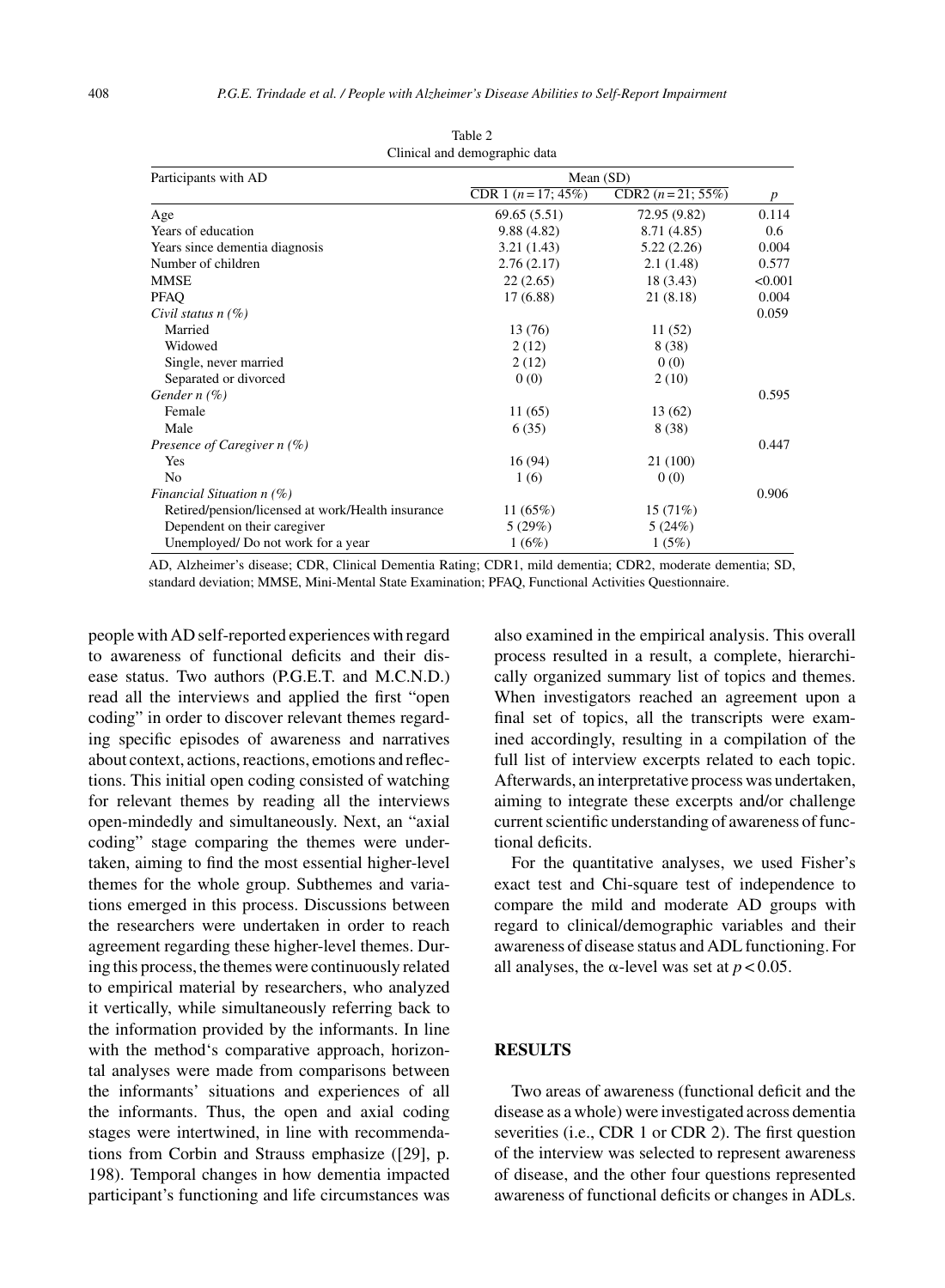Categories were created to account the domains of functioning that were addressed by the participant responses.

## *CDR 1 (n = 17): Mild AD participants*

#### *Awareness of the disease*

More than half of the participants in mild stage AD (53%;  $n=9$ ), presented preserved awareness of the disease, and  $41\%$  ( $n=7$ ) presented partially impaired awareness of the disease. Only one participant (representing 6% of the sample) was unaware of the disease.

Two participants who were aware of the disease described their perception of the condition, with a focus on memory problems:

"*I'm starting to forget things. I worry if I turned off the fan and I already let the food burn in the stove. This has happened for about 2 years. [How do you think the disease influences in your life?] I do not cook anymore, it is cheaper, but I was afraid of causing some serious accident.*" *(E., female, social worker, 75 years old, Pfeffer* = *16).*

"*[Can you identify anything wrong with you?] Because I'm so forgetful, I forget everything*! *I go to the street to buy something and at the end I buy what was not to buy*"*. (J., female, housewife, 66 years old, Pfeffer* = *21).*

From the mild AD sample, one participant (6%) had to be questioned about memory impairments because he did not initially acknowledge it. Two participants (12%) attributed their memory impairments to non-AD causes, including depression  $(n = 1)$  and a prior history of aneurysm (*n* = 1).

#### *Awareness of functional status*

The majority of the participants  $(71\%; n=12)$ exhibited partially impaired awareness of functional status and 29%  $(n=5)$  were unaware of their functional deficits. Some participants demonstrated conflicting perceptions about the changes in their routines:

"*No, I still do the same things: gym, Tai Chi Chun, sewing, keyboard classes. I do not cook anymore, because I was afraid to provoke a serious accident.*" *(E., female, social worker, 75 years old, Pfeffer* = *16).*

"*The problem of forgetting disturbs my life, I am a lawyer, I work and I cannot follow the judicial* *processes. At home, it is more or less, because everything is controlled by my wife.*" *(W., male, lawyer, 76 years old, Pfeffer* = *18).*

One participant demonstrated no awareness of changes in his functioning:

"*That*'*s the same thing. I*'*m taking a professional license.*" *(A., male, teacher, 66 years old, Pfef* $fer = 18$ ).

Out of the 94% of participants in the CDR 1 group who were aware or partially aware of the disease, 29%  $(n=5)$  were not aware of functional deficits. When asked if she could identify something wrong with her, one participant expressed:

"*Forgetfulness, because of my husband's insistence, I realized that I am repeating things and I am angry because of the disturbance in my head. Empty head, dizziness.*" *(I., female, housewife, 82 years old, Pfeffer* = *24).*

In contrast, the same participant manifested lack of awareness about changes in ADLs:

"*I am no longer detailed and organized as before. I would like to be the same as before. Now I do things more moderately. Routine has decreased. I did not stop doing what I have to do, and make all by myself, I iron I cook and I wash.*" *(I., female, housewife, 82 years old, Pfeffer* = *24).*

In addition, most participants with impaired ADLs showed difficulties describing the severity of their conditions because  $35\%$  ( $n = 6$ ) did not detail deficits in any ADLs,  $47\%$  of them  $(n=8)$  mentioned impairment in only one ADL, and  $18\%$   $(n=3)$  mentioned difficulties in two ADLs.

Participants with mild AD considered themselves negatively impacted by their functional deficits in the following domains:

- a. Emotional state (the emergence of sadness, fear, apprehension, distress), work/managing finances, changes in personality, and contentment with memory  $-3$  participants.
- b. Emotional state (motivation)  $-2$  participants.
- c. Autonomy, activities, communication, cooking, sleep  $-2$  participants.
- d. Relationships, sexuality, orientation, needs, entertainment, organization, financial situation, comfort – 1 participant.

One participant described how she felt changes in personality caused by the deficits in ADLs: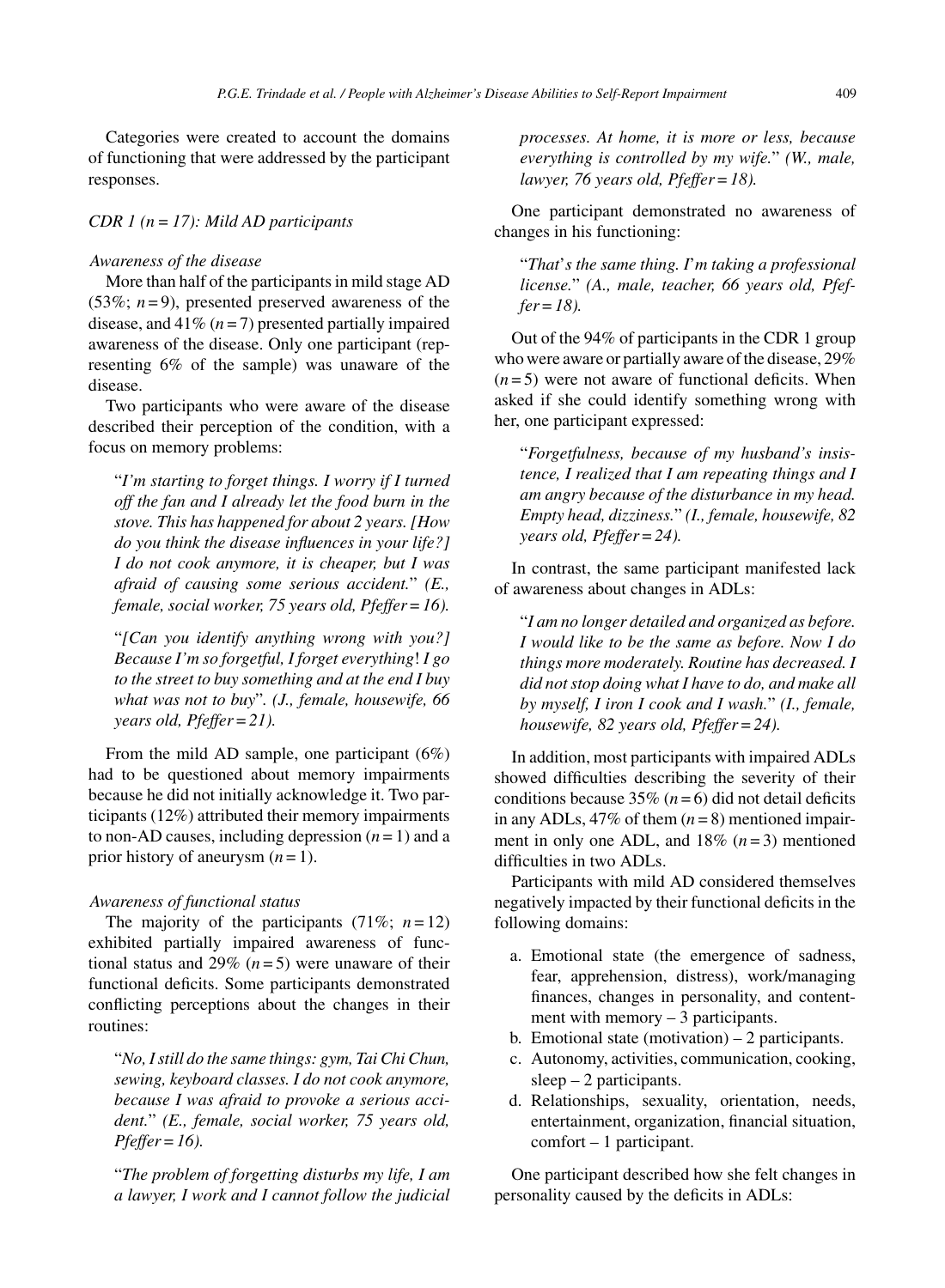"*I quit going to the bank, to the supermarket, or to go out with people anymore.*" *(S., female, teacher, 67 years old, Pfeffer* = *18).*

One participant mentioned the impact on communication:

"*[Can you identify anything wrong with you?] Dizziness, once I got lost in the neighborhood, where I have been living for 30 years. I also feel very forgetful. I only remember what I want after a while. I forget what I want to say and this is what most annoys me.*" *(J., male, 73 years old, general manager, Pfeffer* = *19).*

Another participant described changes in financial management and personality:

"*I lost control over the financial situation, I became disorganized, I don't remember where I put things.*" *(J., male, bookkeeper, 77 years old, Pfeffer* = *1).*

Another participant experienced changes in motivation and work:

"*I'm losing my memory, I forget things, I have never been like this. I was dismissed from work because I began to confuse patient*'*s slides. [How do you think the disease influences in your life?] I planned to work until I die, and now I am inactive. Work was very important to me, my motivation.*" *(M., female, doctor and dentist, 63 years old, Pfeffer* = *27).*

A participant described impact in work efficiency, lack of activities, and sexuality:

"*I can't work anymore because of the failures. Everything I managed, I passed to her (wife). Slowly things have changed, sex has changed. I only wash the dishes, I would like to do something.*" *(O., male, lawyer, 71 years old, Pfef* $fer = 17$ ).

Mild AD attributed their functional declines to changes in:

- a. Memory 12 participants.
- b. Motivation, carefulness 2 participants.
- c. Hygiene 1 participant.

A participant described memory changes:

"*I forget things. I try hard to recover, then, after three days, I remember some things, but forget others. I am concerned about my own condition,*

*my head failure, I get anxious in the kitchen worrying if I burn things. I have never been forgetful before, I have never made mistakes.*" *(G., female, administrative assistant of healthcare, 64 years old, Pfeffer* = *15).*

#### *CDR 2 (n = 21): Moderate AD participants*

# *Awareness of disease*

One-third of participants  $(33\%, n=7)$  demonstrated a preserved awareness of their disease status, whereas  $52\%$  ( $n = 11$ ) had partially impaired awareness and the remaining three participants (14%) were considered unaware of the disease.

Some participants expressed partial awareness about their condition, including memory deficits:

"*I feel no need to attend this place (hospital). Forgetful, I'm forgetful, not that much, but I am*!" *(S., female, 80 years old, housewife, Pfeffer* = *23).*

"*[Can you identify anything wrong with you?] Because I had a problem with a grandson who died, and now I cannot do anything anymore [came to take care of sadness]. [How about your memory?]. Worst of all, I forget a lot of things, which I have to do, but it is kind of working out.*" *(A., female, 67 years old, housewife, Pfeffer* = *27).*

From the moderate AD sample,  $24\%$   $(n=5)$  did not immediately identify a problem related to memory and had to be questioned further. Moreover, four participants (19%) reported cognitive symptoms but attributed their condition to other causes, including aging  $(n=1; 5\%)$ , genetics  $(n=1; 5\%)$ , sadness  $(n=1;$ 5%), and labyrinthitis (*n* = 1; 5%).

# *Awareness of functional deficits*

Eight participants (38%) were unaware of deficits in ADL functioning, and the remaining  $62\%$  ( $n = 13$ ) exhibited partial awareness. Two participants who were partially aware described the changes they noticed:

"*I don*'*t cook anymore. When there is a visitor at home, it is for my husband, not for me.*" *(M., female, housewife, 73 years old, Pfeffer* = *21).*

"*Yes, because I get dependent. I turn to my caregiver a lot. I*'*m not working anymore and went to live with my sister.*" *(L., female, educational adviser, 84 years old, Pfeffer* = *20).*

Out of the 86% of the people with CDR 2 who were aware and partially aware of the disease, 38%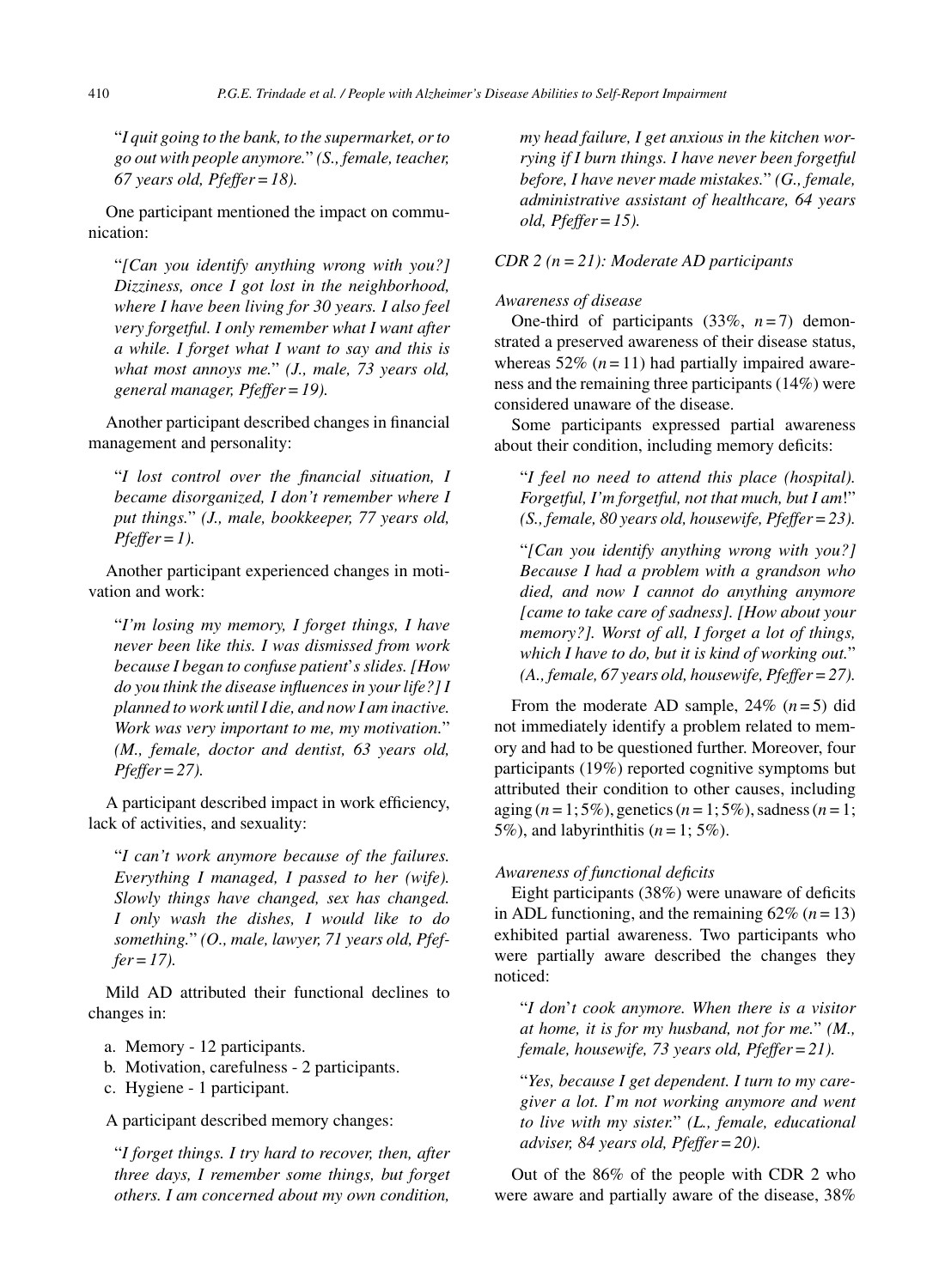$(n=8)$  were not aware of any functional deficits. One participant who was partially aware of the disease but not changes in ADLs explained her condition:

"*[Can you identify anything wrong with you?] I came here because I was sick and my husband thought I needed to treat myself. [What did you feel?] Memory loss. I want to remember some things and I can't remember in details, only superficially. Now we are talking here and right away I do not remember the subject matter of the conversation*"*. [Has your routine changed nowadays?]* "*I think there was no alteration, it*'*s almost the same thing*"*. [How do you think the disease influences in your life?]* "*It does not affect my rhythm, which is normal*"*. [Do you ask or need help to perform your tasks? Do you ask for help?] Depends on the task. I like help, but I do not need.*" *(R., female, housewife, 83 years old, Pfeffer* = *2).*

All participants in the moderate AD group demonstrated a limited awareness regarding the severity of their functional deficits. Almost half of the participants were not able to describe any deficits in functioning (48%;  $n = 10$ ). Six participants (29%), mentioned impairment in only one ADL, and five participants (24%) mentioned impairment in two ADLs.

Participants with moderate AD acknowledged the negative impacts of functional deficits in the following areas:

- a. Work/managing finances 5 participants.
- b. Emotional state (emergence of fear, distress, and worries) – 3 participants.
- c. Autonomy, isolation, relationships, moving house, needs, activities, sleep, lack of courage – 2 participants.
- d. Contentment with memory, orientation, changes in personality, remembering commitments, cooking – 1 participant.

A participant described the impact of his condition on the lack of activities, distress, and fear:

"*[Can you identify anything wrong with you?] My head is not good, I forget things, my head gets uninvolved, I forget things a lot, I put things in one place and then I forget. I got lost once. [ Has your routine changed nowadays?] Yes, there is nothing good for me, thank God I have a very good partner, but I do nothing. [How do you think the disease influences in your life?] Lately I have been a little depressed, I want to do something,*

*start to think, get scared and I do not do*"*. (G., male, trader, 73 years old, Pfeffer* = *2).*

The participant with moderate AD who described the most severe deficits in functionality acknowledged the impact on personality, sleeping, loss of autonomy, distress, lack of activities, and work:

"*[Changes] Yes, I am not a taxi driver anymore, now I sleep a lot, walk on the beach, I wait for her (wife) at night. [Impact] It is disturbing because I am feeling very lost, I do not know how to do anything alone. [Ask for help?] I feel like a cat whose mother has to help.*" *(A., male, 71 years old, taxi driver, Pfeffer* = *25).*

Moderate AD attributed their functional declines to changes in:

- a. Memory 12 participants.
- b. Depression or sadness, hygiene 3 participants.
- c. Fear, "bad head", motivation 2 participants.
- d. Age, drowsiness, eyesight, labyrinthitis, stress, lack of courage – 1 participant.

One participant was aware of changes in his routine, but related his deficits to age and motivation rather than due to AD:

"*My wife thought it was better to treat myself here, I do not feel anything, what I feel is because of my age. I'm retired, worked 40 years in a firm. [Changes in routine] It has changed, because I do not work anymore, and I miss it. [Impact] is making me unwilling to do anything. I already have worked too hard.*" *(A., male, 66 years old, watchman, Pfeffer* = *24).*

Another participant who was aware of functional deficits attributed her condition to memory:

"*[Can you identify anything wrong with you?] I think forgetting is the main thing, I forget things, I forget dates, I forget places and people with whom I do not have close relationships. [Impact] It bothers when I want to remember something and I*'*m not successful. [Ask for help?] Yes, to put my house in order, at the kitchen, to cook.*" *(I., female, 75 years old, dressmaker, Pfeffer* = *2).*

#### *Differences between groups*

Table 3 displays the comparisons between groups in awareness of disease and domains of awareness of functional status.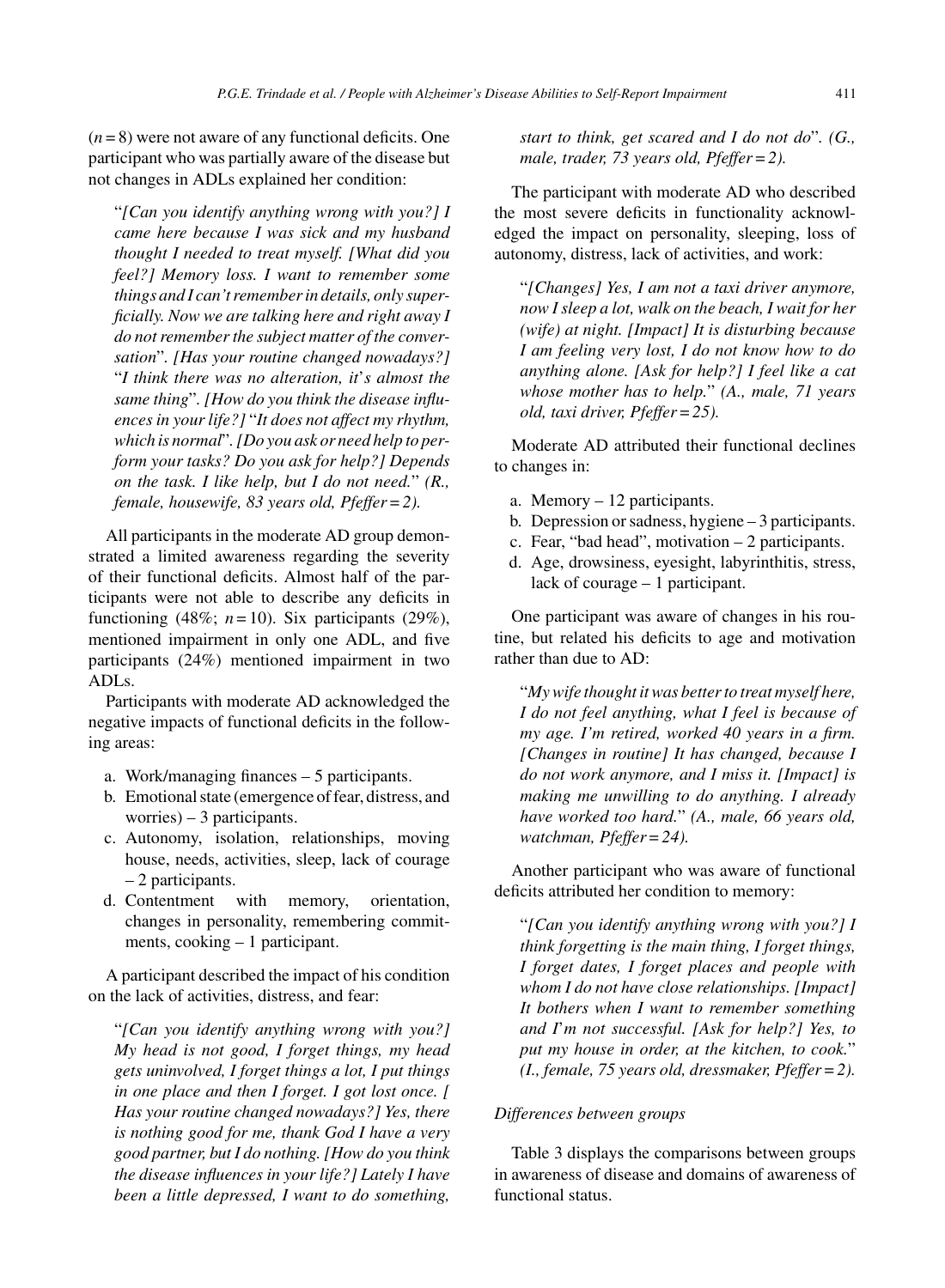| Concern/Disease stage                | CDR 1 $(n = 17; 45\%)$ |                 |          | CDR 2 $(n=21; 55\%)$ |                 |         |       |
|--------------------------------------|------------------------|-----------------|----------|----------------------|-----------------|---------|-------|
|                                      | Aware                  | Partially aware | Unaware  | Aware                | Partially aware | Unaware | D     |
| Disease/forgetfulness                | 9(53%)                 | 7(41%)          | (6%)     | 7(33%)               | 11(52%)         | 3(14%)  | 0.42  |
| Changes in routine.                  | $0(0\%)$               | 11(65%)         | 6(35%)   | $0(0\%)$             | $13(62\%)$      | 8(38%)  | 0.565 |
| Impact of the disease                | $0(0\%)$               | 13(76%)         | 4(24%)   | $0(0\%)$             | 13 (62%)        | 8(38%)  | 0.273 |
| Need for help with general<br>tasks  | $0(0\%)$               | 3(18%)          | 14 (82%) | $0(0\%)$             | 11(52%)         | 10(48%) | 0.029 |
| Need for help with hygiene.<br>tasks | $0(0\%)$               | 1(6%)           | 16(94%)  | 3(14%)               | 6(29%)          | 12(57%) | 0.033 |
| Functional status as a whole         | $0(0\%)$               | 12(71%)         | 5(29%)   | $0(0\%)$             | 13 (62%)        | 8(38%)  | 0.416 |

Table 3 Differences in awareness between mild and moderate people with dementia

Differences between groups were found concerning to some domains of awareness of functional status. There was a significant difference in awareness of need for help with general tasks  $(p=0.029)$ and awareness of need for help with hygiene tasks  $(p=0.033)$ , with lower awareness in the mild dementia group for both variables. However, no significant differences were observed with regard to awareness of disease  $(p=0.42)$ , awareness of changes in routine  $(p=0.565)$ , awareness of impact of disease  $(p=0.273)$ , and awareness of functional status as a hole  $(p=0.416)$ . The moderate dementia group had significantly PFAQ scores  $(p = 0.004)$ , lower MMSE  $(p<0.001)$ , and a longer duration since the initial dementia diagnosis  $(p=0.004)$  compared to mild dementia participants.

# **DISCUSSION**

This study demonstrated that people with both mild and moderate AD are able to communicate their experiences with progressing dementia and corresponding functional deficits. The analysis of the interview data indicates that the presence of impairments on awareness of the disease and of functional deficits are noticeable, even in the mild stages of AD. These impairments in awareness become worse over time as participants progress from mild to moderate AD. Although the relationship between awareness and disease severity is well known [30, 31], qualitative studies have demonstrated that people with AD are still able to describe their situations, needs, and experiences in everyday life across all dementia severity levels [32, 33].

Awareness of the disease seemed to be easier recognized than the awareness of specific functional deficits for participants with both mild and moderate AD, possibly because the recognition of impairments caused by the disease was expressed as a general condition. Conversely, deficits in functionality may be more difficult to recall and identify because this level of awareness requires more objective and specific memories and judgments related to the complexity of particular tasks. A possible explanation related to the difficulties in recognizing functional deficits may be due to AD-related memory impairments, such as recent difficulties with functional tasks that could contribute to their awareness of these deficits [1, 21]. This might be particularly true for more complex ADLs.

The majority of the participants with mild AD manifested partially impaired awareness of functional deficits, but it was difficult for them to relate their functional decline to their cognitive impairment.

These results also showed that impaired awareness of disease and of functional deficits were manifested by distinct features. Across patients with mild and moderate AD, the impaired awareness of disease was characterized by more global perceptions, whereas the impaired awareness of functional deficits was evident through difficulties in describing specific examples of their changes in functionality. Several essential functional abilities were not even mentioned most responses, as participants in both groups were unable to describe more than two types of ADLs affected by their condition. Almost half of the moderate participants did not detail any ADLs that were affected by their disease. The mild group were slightly more successful than the moderate group in describing some changes related to ADL functioning. However, the comparison between self-report and scores on the PFAQ was more consistent in the moderate group than the mild group. A possible interpretation is that the people with mild AD overestimate their performance in ADLs because they tend to be more threatened by how these impairments might impact their autonomy [34]. No significant differences were observed with regard to some functional domains of awareness. Despite the fact that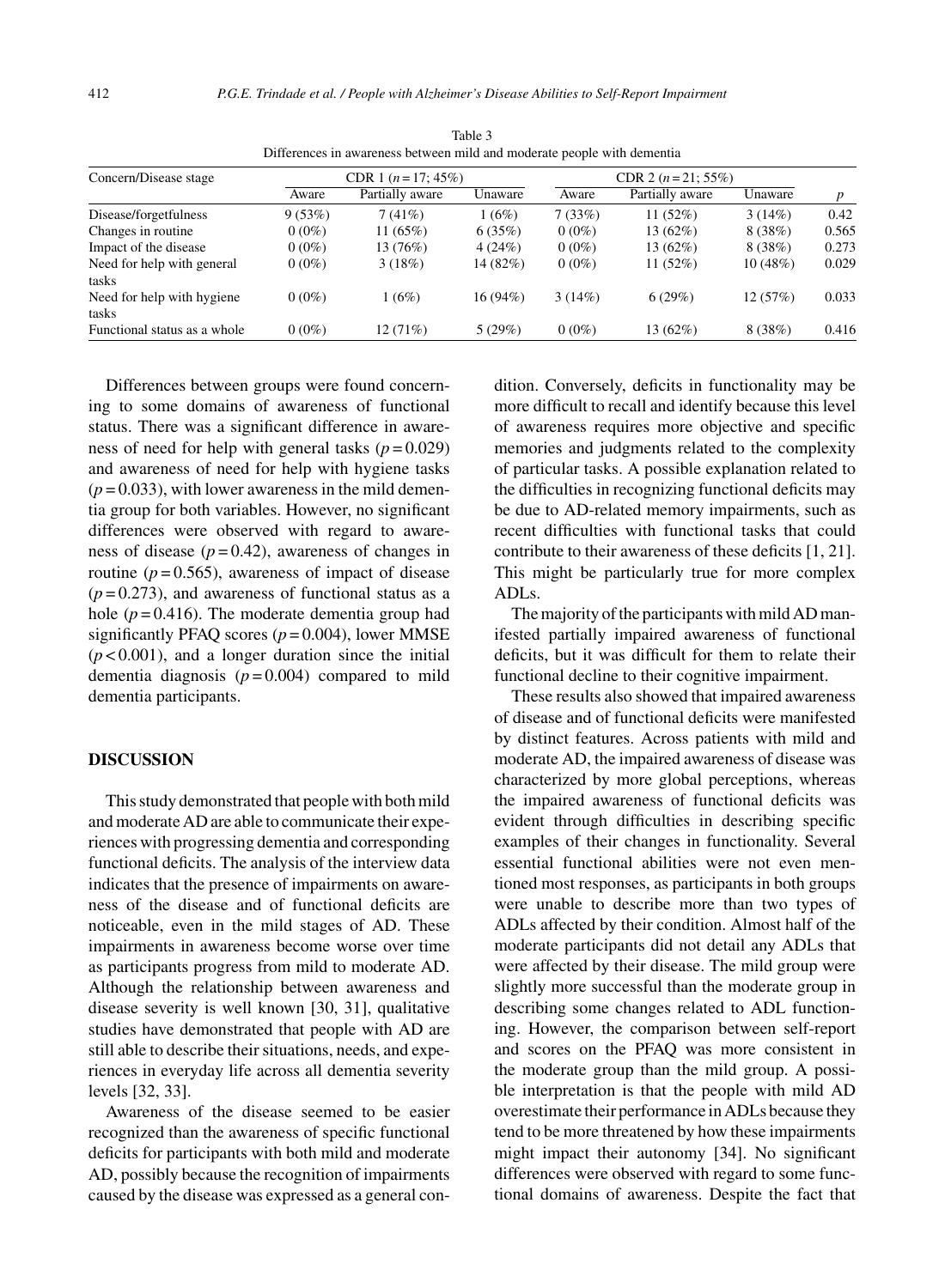the participants with moderate impairment were more cognitive impaired, both groups reports were similar concerning awareness of changes in routine, impact of the disease, and functional deficits as a whole. In general, both groups were not able to describe more than two changes in routine and also mentioned few functional impacts of the disease. These two domains had a major influence on the results. The interpretation of awareness of functional deficits as a whole are strongly underpinned by these two domains, because help for general and hygiene tasks were not often detailed by participants. Participants with mild dementia were significantly more unaware of their need for help to perform general tasks and for hygiene tasks compared to moderate dementia. This finding might be related to how patients with moderate AD require more assistance with ADLs due to their more advanced cognitive impairment. These more impaired individuals' daily experiences of requiring assistance might provoke frequent reminders and ultimately increase their awareness of deficits. Manifestation of awareness of disease and the recognition of memory deficits were similar in both groups, with awareness or partial awareness for most participants in both groups. However, it should be underscored that participants were asked about their memory whenever they could not remember it immediately.

The changes in ADL functioning mentioned by mild AD participants included: leaving the stove on, not going out alone, being monitored on the telephone by a family member, managing finances, sexuality, helping with house tasks, shopping, and taking a shower. The moderate AD group recognized changes in ADL in the following aspects: working, cooking, needing supervision during hygiene tasks, needing help with medications, and not being able to remember what to buy. Changes in instrumental ADLs were more readily recognized by participants in both groups than basic ADLs. This pattern suggesting a loss of instrumental before basic ADLs is in line with some studies that have proposed hierarchical models of ADL functioning [1, 6, 9].

One study suggested that people with dementia are capable of describing how dementia affected themselves and their lives [35]. Significant experiences included initial signs, coping efforts, concealing diagnosis, social withdrawal, existential anxiety, and the revival of the self [35]. Our study indicated that loss of awareness of basic activities occurs in more severe stages of the disease, when it is difficult for patients to acknowledge changes in general. With regard to functionality, some questions were better understood and, consequently, more properly answered by participants. For example, questions related to the acknowledgement of the disease (1), to changes in ADL (2), and to the impact of the disease in life (3) elicited more accurate responses than questions regarding their need for help (4) and help with hygiene tasks (5).

Both groups of participants generally recognized memory impairments, changes in routine, and/or impacts in life, but almost all participants could not acknowledge the need for help and supervision on basic ADLs. The discrepancies between the answers, namely the recognition of the deficit but the lack of acknowledgement of need for help, may indicate the incapacity of the participants in properly recognizing the consequences of deficits in ADL. One study [36] found that even when people with AD manifest an awareness of the disease, they are still not able to realize the practical implications of their deficits. Another study [37] supported this result, finding that a large proportion of people with mild to moderate dementia did not perceive their memory loss as considerably impacting their daily routines. A possible explanation is that the ability to integrate current experiences with prior functioning may be hindered due to AD-related episodic memory impairment [38].

Our findings are consistent with other studies demonstrating that unawareness in people with AD is mainly manifested by poor recognition of changes in ADL functioning rather than an unawareness of the disease itself [14, 30, 31, 39, 40]. Awareness is a relational concept, always expressed in relation to an "object" of awareness assessment [17]. Thus, different objects will determine different kinds of judgments and levels of awareness, some of which are qualitatively different (e.g., the distinction between awareness of disease and functional status, as demonstrated in our findings). This qualitative difference may have resulted in participants judging the severity of their functional deficits in an inaccurate way, perhaps because the perception of functional deficits is more complex than the general understanding of having a disease [23].

Considering the reasonable accuracy of people with early stage dementia to estimate their own functional status, self-ratings of instrumental ADLs may be a valuable complement to the use of proxy ratings in clinical settings. This method could be especially valuable because since caregivers' ratings may be influenced by other factors such as stress [43]. Relevant information may emerge from collecting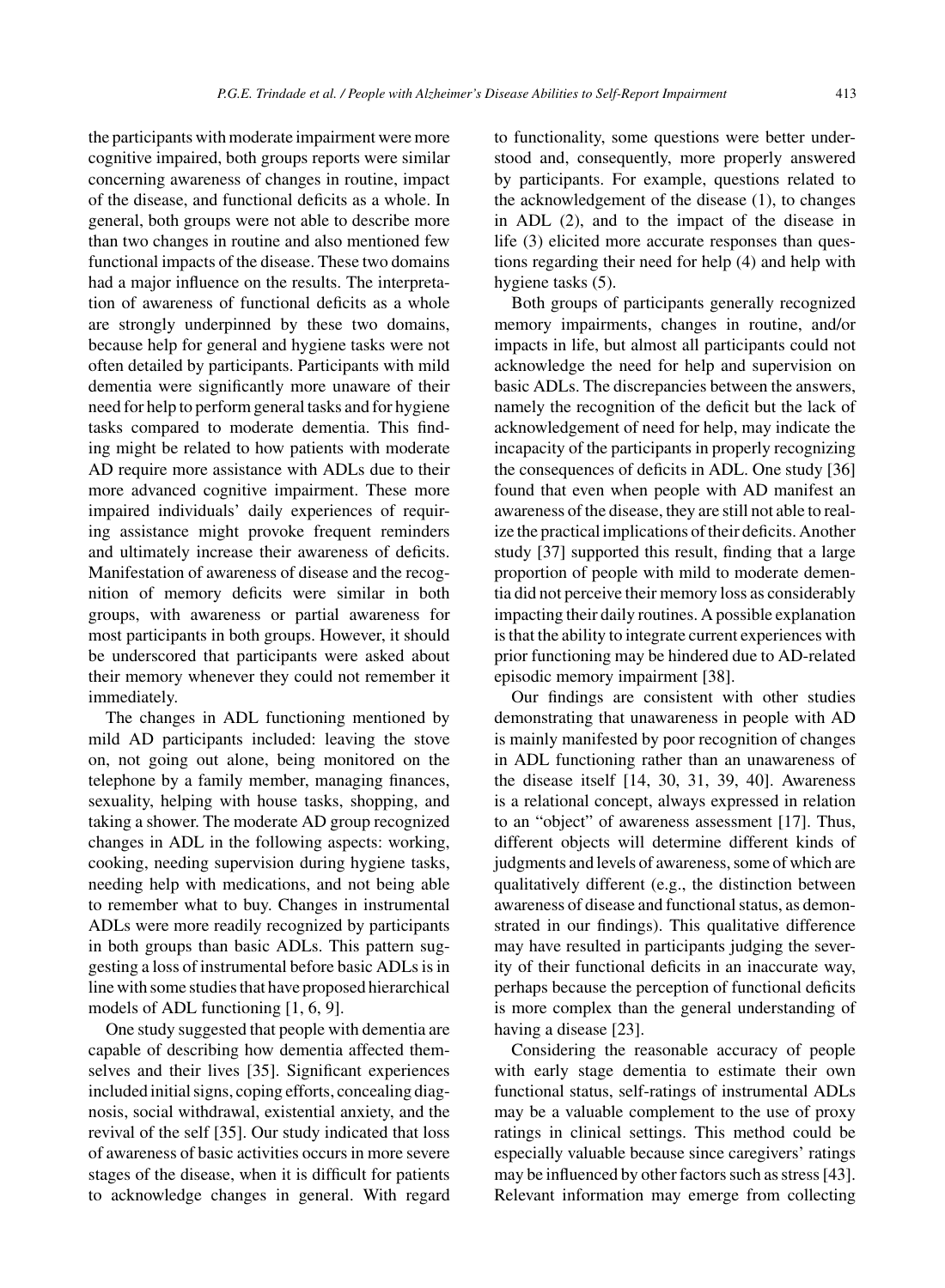information from both the patients with AD and their caregivers.

#### *Strengths and limitations*

To the best of our knowledge, this is the first qualitative study assessing self-report about their functional deficits in patients with AD dementia. The reports provided by the participants demonstrates their experiences, feelings and difficulties related to their awareness of the disease and corresponding functional deficits. The stage of the dementia influenced the narratives given by people with mild and moderate AD, showing the differences in the ability of recognizing changes in their routines. These findings may contribute to a better understanding of how to manage functional limitations in patient with AD. However, this study has some important limitations. The semi-structured interview format limited the scope of the types of ADLs that were surveyed. Utilizing an interview formal with more types of ADLs could provide more information concerning specific deficits in the awareness of functional status. In addition, this is a qualitative study and the findings represent only the participants who were included in this study. The findings cannot necessarily be generalized to others with AD.

#### *Conclusion*

Awareness of disease and awareness of functional status manifests with different degrees of complexity. We observed that the disease may be easier for patients to recognize and acknowledge than impairments in functional status in mild and moderate AD. The results of this study demonstrate that people with AD may express paradoxical intents to provide reports about functionality independent from dementia severity. That is, despite their ability to answer the questions, it is possible that attempts to hide deficits occurred in order to protect their autonomy. Further, the co-occurring presence of cognitive impairment may interfere with the ability to accurate identify and describe the full spectrum of functional limitations. However, our findings highlight that most people with mild and moderate AD can provide reports of at least some of their experiences of the impact of the disease in their daily routines and overall functioning. Therefore, our study contributes to help professionals and caregivers in developing strategies for coping with the difficulties in ADLs experienced by people with AD.

#### **ACKNOWLEDGMENTS**

Marcia Cristina Nascimento Dourado is researcher 2 funded by CNPq. Paula Gasparini Emery Trindade is researcher funded by CAPES. The authors would like to thank Michael A. Sugarman, for language editing assistance during the revision of the manuscript.

# **CONFLICT OF INTEREST**

The authors have no conflict of interest to report.

#### **REFERENCES**

- [1] Mograbi DC, Morris RG, Fichman HC, Faria CA, Sanchez MA, Ribeiro PCC, Lourenco RA (2017) The impact of dementia, depression and awareness on activities of daily living in a sample from a middle-income country. *Int J Geriatr Psychiatry* **33**, 807-813.
- [2] Sousa RM, Ferri CP, Acosta D, Albanese E, Guerra M, Huang Y, Jacob KS, Jotheeswaran AT, Rodriguez JJL, Pichardo GR, Rodriguez MC, Salas A, Sosa AL, Williams J, Zuniga T, Prince M (2009) Contribution of chronic diseases to disability in elderly people in countries with low and middle incomes: A 10/66 Dementia Research Group population-based survey. *Lancet* **374**, 1821-1830.
- [3] Sousa RM, Dewey ME, Acosta D, Jotheeswaran AT, Castro-Costa E, Ferri CP, Guerra M, Huang Y, Jacob KS, Pichardo JGR, Ramírez NG, Rodriguez JL, Rodriguez MC, Salas A, Sosa AL, Williams J, Prince MJ (2010) Measuring disability across cultures–the psychometric properties of the WHO-DAS II in older people from seven low- and middle-income countries. The 10/66 Dementia Research Group populationbased survey. *Int J Methods Psychiatr Res* **19**, 1-17.
- [4] Takechi H, Kokuryu A, Kubota T, Yamada H (2012) Relative preservation of advanced activities in daily living among patients with mild-to-moderate dementia in the community and overview of support provided by family caregivers. *Int J Alzheimers Dis* **2012**, 1-7.
- [5] Dias EG, de Andrade FB, Duarte YAO, Santos JLF, Lebrão ML (2015) Advanced activities of daily living and incidence of cognitive decline in the elderly: The SABE Study. *Cad Sa´ude P´ublica* **31**, 1-13.
- [6] Katz S, Ford AB, Moskowitz RW, Jackson BA, Jaffe MW (1963) Studies of illness in the aged. The index of ADL: A standardized measure of biological and psychosocial function. *JAMA* **185**, 914-919.
- [7] Martyr A, Nelis SM, Quinn C, Rusted JM, Morris RG, Clare L and on behalf of the IDEAL programme team (2019) The relationship between perceived functional difficulties and the ability to live well with mild-to-moderate dementia: Findings from the IDEAL programme. *Int J Geriatr Psychiatry* **34**, 1251-1261.
- [8] Mlinac ME, Feng MC (2016) Assessment of activities of daily living, self-care, and independence. *Arch Clin Neuropsychol* **31**, 506-516.
- [9] Njegovan V, Hing MM, Mitchel SL, Molnar FJ (2001) The hierarchy of functional loss associated with cognitive decline in older persons. *J Gerontol A Biol Sci Med Sci* **56**, M638-M643.